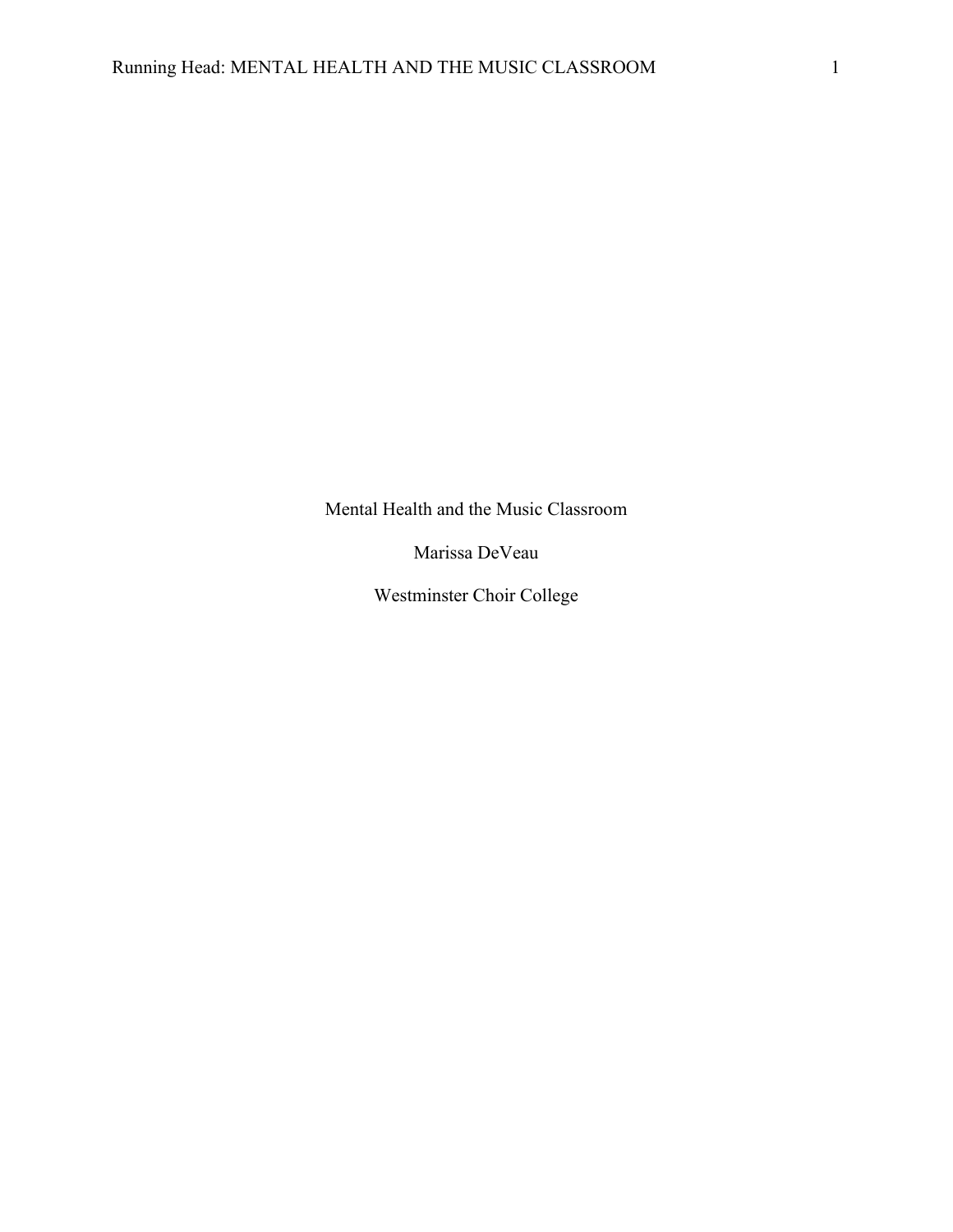### Abstract

A 2011 study conducted by Wendy M. Reinke, Melissa Stormint, Keith C. Herman, Rohini Puri, and Nidhi Goel, found that 89% of teachers believed that schools should be involved in addressing the mental health needs of their students, making it overly clear that the majority of educators feel at least some responsibility for the health and wellbeing of their students. Mental health is easily put at risk in the music classroom, and, because of this, it is crucial for music educators to cultivate an awareness of how mental health affects students in the classroom. This paper aims to explore the risk to mental health in the music classroom, the reasons why mental health is at risk in the music classroom, and to provide some options, strategies, and considerations to educators that aim to further their ability to be aware of and sensitive to the mental health needs of their students.

*Keywords*: mental health, musician culture, product-oriented vs. process oriented teaching, person-centered teaching, performance anxiety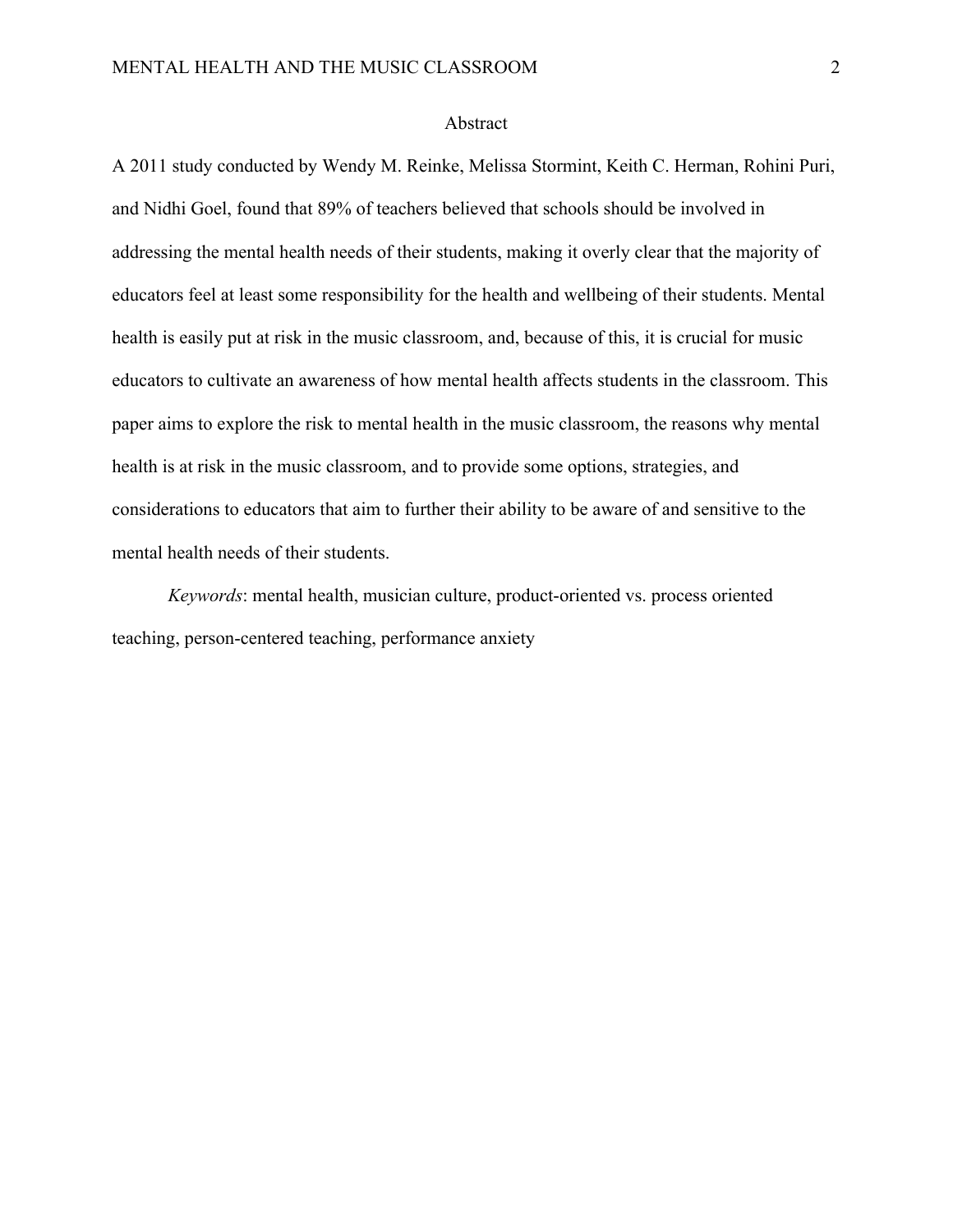Mental Health and the Music Classroom

*Content Warning: suicide, anxiety*

#### **Vignette: Stressminster Choir College**

More often than some people realize, students at Westminster Choir College are dealing with extreme amounts of stress that are potentially destructive. Resident Advisors often mention that a majority of their on-duty calls are due to students in emotional distress. "I made it a week into the semester without crying!" is posted on Twitter with a sense of pride. The school's nickname is "Stressminster." "Let's go jump off the George Washington Bridge," and "Please run me over with your car," are typical responses to the question "How are you?"

The mental health concerns on campus are brushed off as jokes, probably because it is seemingly easier to "laugh through the pain" than to deal with the severity of the issues at hand.

The problem is that laughing through the severity a problem doesn't do anything for those who really need help. A few weeks ago, a student posted a suicide note to Facebook. Other students and faculty were quick to alert emergency services in order to get this student the help they needed. Professors stopped teaching. Some students got into their cars to see if they could locate the student in crisis while others sat in classrooms, held hands, and prayed.

When the student body, faculty, and staff got confirmation that this student was safe, many music education majors, as well as some other students, and two members of the music education faculty sat together in a classroom to discuss the issues of mental health on the Westminster Campus. The mental health crisis on campus was no longer hidden behind sarcastic comments and nicknames.

These students and faculty members recognized that, due to a lack of awareness, students' needs were not being met, students were not learning as well as they could, and the environment of the campus was growing to be potentially destructive to its' students. Talking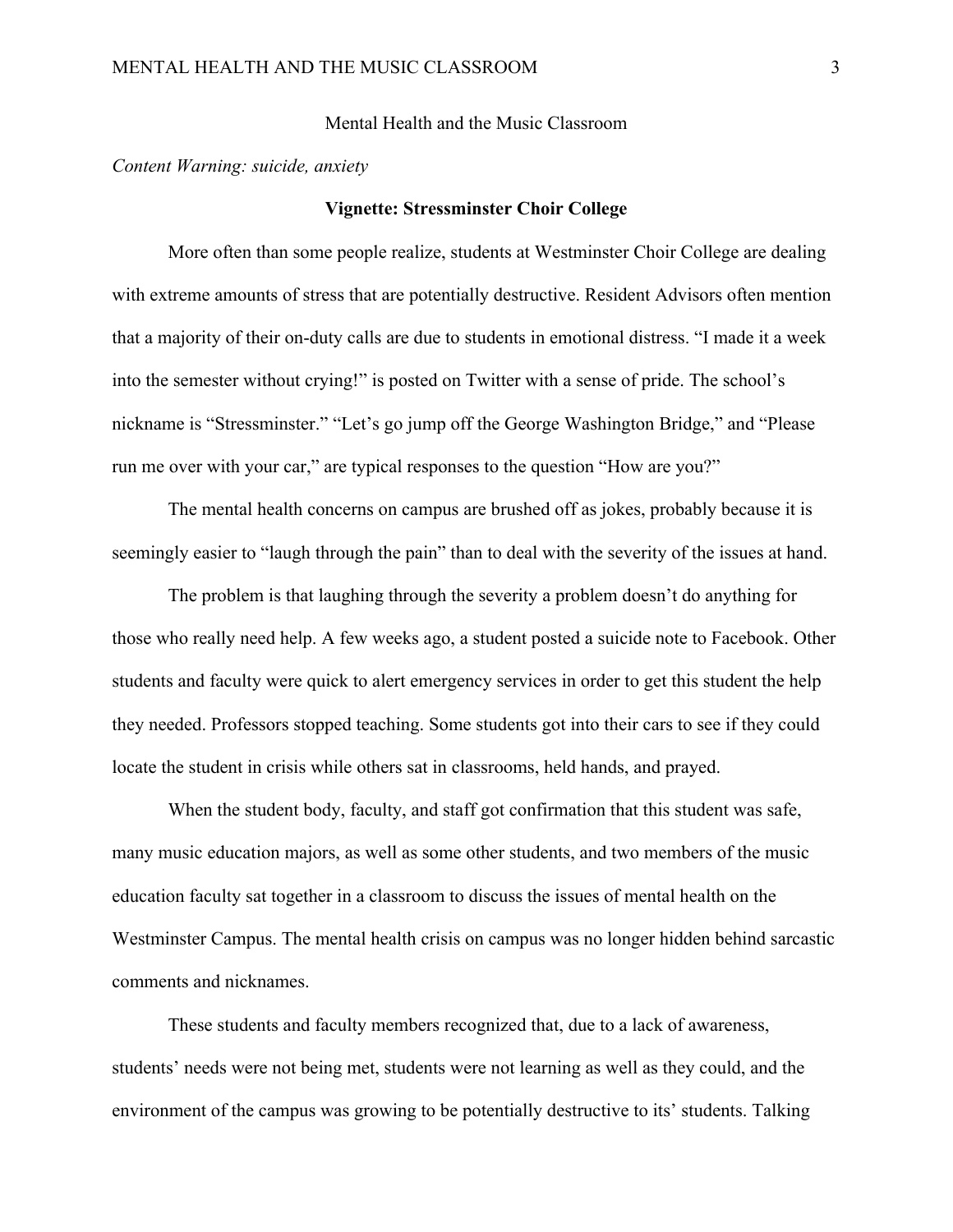about a lack of resources, about stigmas, about students feeling like professors are aware of the stress students are enduring, but not taking action to help, and about many other campus-wide issues, this group of students and faculty decided it was time that something changed.

#### **Introduction**

*"Schools are more competitive and stressful, children are more overscheduled, parents are worried about finances and safety, and society is based on a win-lose model..." –Lawrence J. Cohen, "The Drama of the Anxious Child"*

It is not just on the Westminster Choir College campus that mental health is an issue and change is necessary – mental health is a widespread issue in music classrooms around the country and around the world, and change is needed to ensure that the needs of every student are met.

A 2011 study conducted by Wendy M. Reinke, Melissa Stormint, Keith C. Herman, Rohini Puri, and Nidhi Goel, found that 89% of teachers believed that schools should be involved in addressing the mental health needs of their students. This study involved 292 teachers from five school districts. Through this study, it becomes overwhelmingly clear that teachers believe they are, to some extent, responsible for the health and wellbeing of their students.

On their website, the National Association for Music Education (NAfME) has published a position statement on health in music education. This position details NAfME's concerns, idea of the role of a music educator, and some practices for music educators to adopt. There are three statements in this position that are important to remember when thinking about mental health in the music classroom. In no particular order, they are:

• "Like other focused educational activities or pastimes, learning, performing and listening to music can produce possible negative health consequences when undertaken incorrectly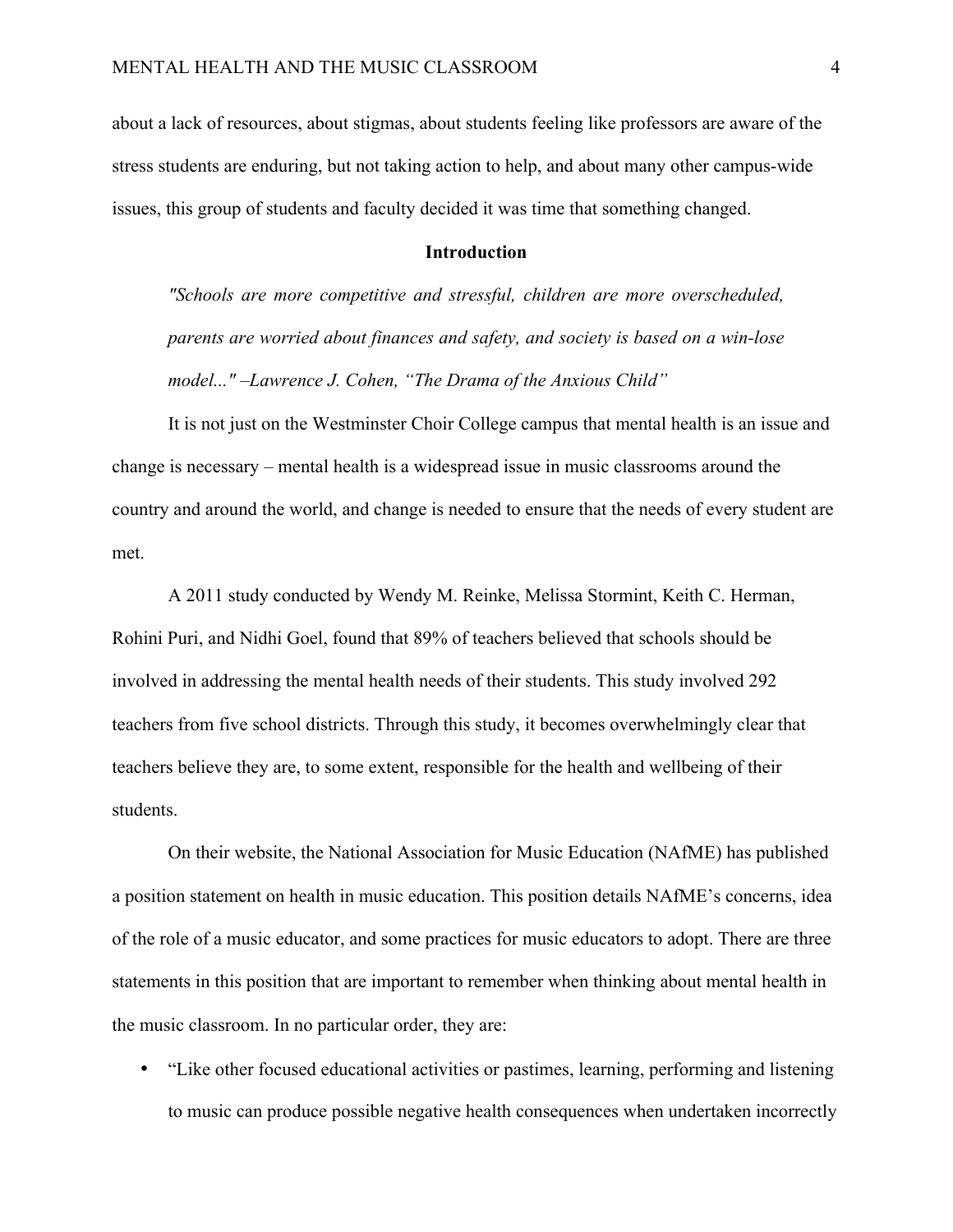or excessively."

- "The performance of music, especially the public performance of music, involves a host of social and emotional factors that are key to the importance we place on music and a potential source of stress in the student."
- The role of the music educator is to "Provide good musical preparation for students and encourage appropriate attitudes toward music so that students' stress is kept to manageable levels."

For the purpose of this paper, and as defined in the constitution of the World Health Organization, "health is a state of complete physical, mental and social well-being and not merely the absence of disease or infirmity" (p. 1). This paper aims to explore the role of mental health specifically in the music classroom, and to provide some options to educators on how to be aware of and sensitive to the mental health needs of students. All of this being said, it is crucial for music educators to cultivate an awareness of how mental health affects students in the classroom.

# **The Risk to Mental Health in the Music Classroom**

*"Musicians, as a group, are so profoundly committed to music that they find it difficult to separate their own personal identities from their musical ability…" –Anthony Kemp,* The Musical Temperament: Psychology and Personality of Musicians*, p. 83-84*

The risk to students' mental health in the music classroom is present. This risk is not isolated to any one age group, demographic, or learning environment. According to Deborah Pierce (2012), a large number of musicians experience physical or mental health issues or injuries significant enough to jeopardize their careers. In a 2006 study conducted by Jenny K. Hyun, Brian C. Quinn, and Temina Madon, it was found that there exists a positive correlation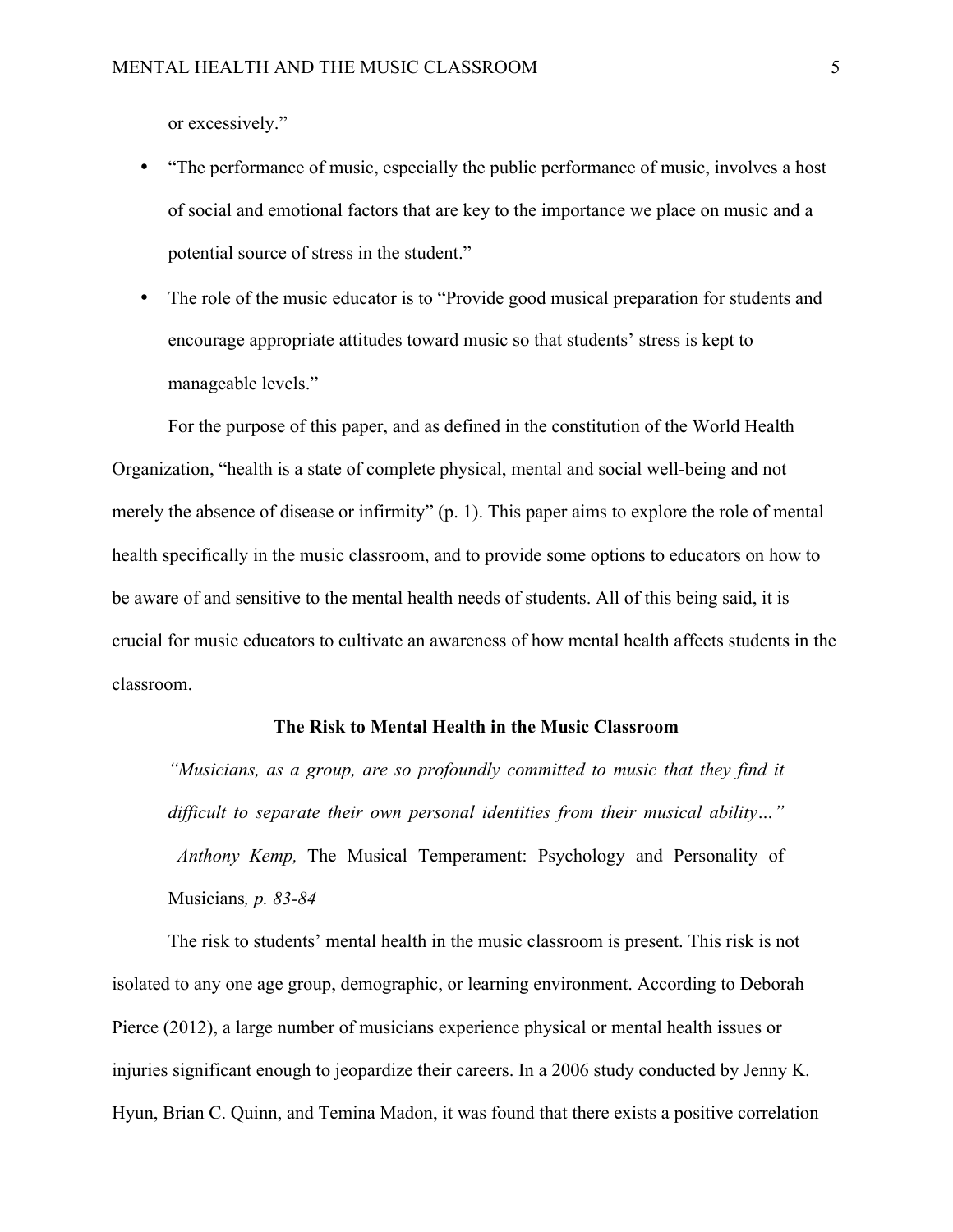between competition in academic fields and self-reported need for mental health care by students. Music is a highly competitive field, with a large number of applicants competing for a limited number of spots. It is important to remember the inherent nature of competition present in music when considering students' mental health.

Music students, by nature, are less able to detach themselves from their field of study than their non-music peers. This is evidence of stronger emotional connection with the field of study, and, therefore, a higher risk to the mental health and wellbeing of the student. In fact, music students are commonly found to have higher ratings on anxiety and depression scales than their non-music peers (Spahn, Stukley, & Lehmann, 2004).

# **Acknowledging Student Accomplishments**

It is imperative that teachers not approach their classrooms with a bias favoring performance-based accomplishments over non-performance based accomplishments. Music education students are often frustrated that their accomplishments aren't as acknowledged or visible as those of performance majors (Wristen, 2013). This serves as a reminder that music is more than performance, and that music educators must acknowledge and showcase the nonperformance-based musical accomplishments of their students equally as much as they acknowledge the performance-based accomplishments of students. One might encounter a classroom in which one student is constantly acknowledged for their singing, drumming, or ability to otherwise perform music. Another student, however, may be a gifted composer or a skilled music theorist, but these accomplishments are not often as readily acknowledged as performance accomplishments. Failure to acknowledge non-performance-based accomplishments of students marginalizes a large student population and will undoubtedly cause harm to the mental health of those students.

### **Performance Anxiety**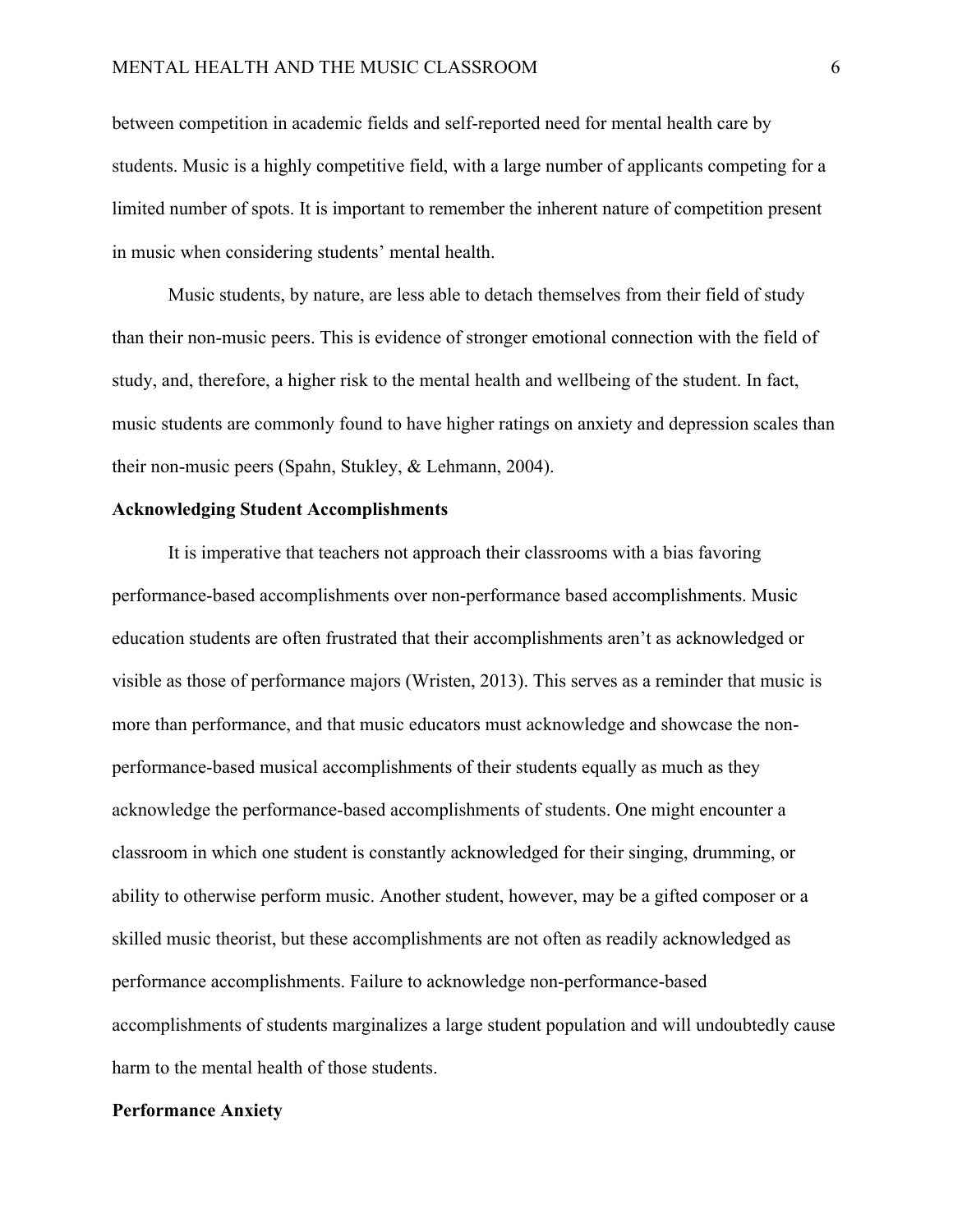A real-world, often easily visible, example of the risk to student mental health in the music classroom is seen in performance anxiety. Performance anxiety is experienced by many people of varying ages, levels of experience and expertise, and in various different learning environments. Performance anxiety is considered a state anxiety condition. A state anxiety condition refers to anxiety that is experienced for a short amount of time by most, or all, individuals in response to a specific stressor or situation (Wristen, 2013). According to Brenda Wristen (2013), an abnormally high amount of state anxiety, as experienced with performance anxiety, can be damaging or pathological to an individual. People with performance anxiety also tend to have higher levels of trait anxiety conditions, which are longer-term forms of anxiety in specific situations, and can also be pathological. With something as common, but potentially damaging, to an individual as performance anxiety, it is clear to see that students' mental health can easily be put in jeopardy in the music classroom, even when there are no ill-intentions.

#### **The Necessary Changes Are Cultural**

*"Change must happen with active involvement of music educators from all levels, from classroom to private lessons and from early childhood to college educators – change is cultural." –Deborah Pierce*, Rising to a New Paradigm: Infusing Health and Wellness into the Music Curriculum*, p. 162*

# **Value Conflicts**

A value conflict occurs when the value or belief systems of two people or groups of people are incompatible. Western society is product-oriented and focused on intellectualism. This mindset causes Western society to often devalue aspects of the musical experience that aren't explicitly cognitive (Tillman, 2004). This causes an immediate value conflict between the majority of Western civilization and musicians. Music students experience these value conflicts in the dynamics of the school as a whole, as well as in society at-large.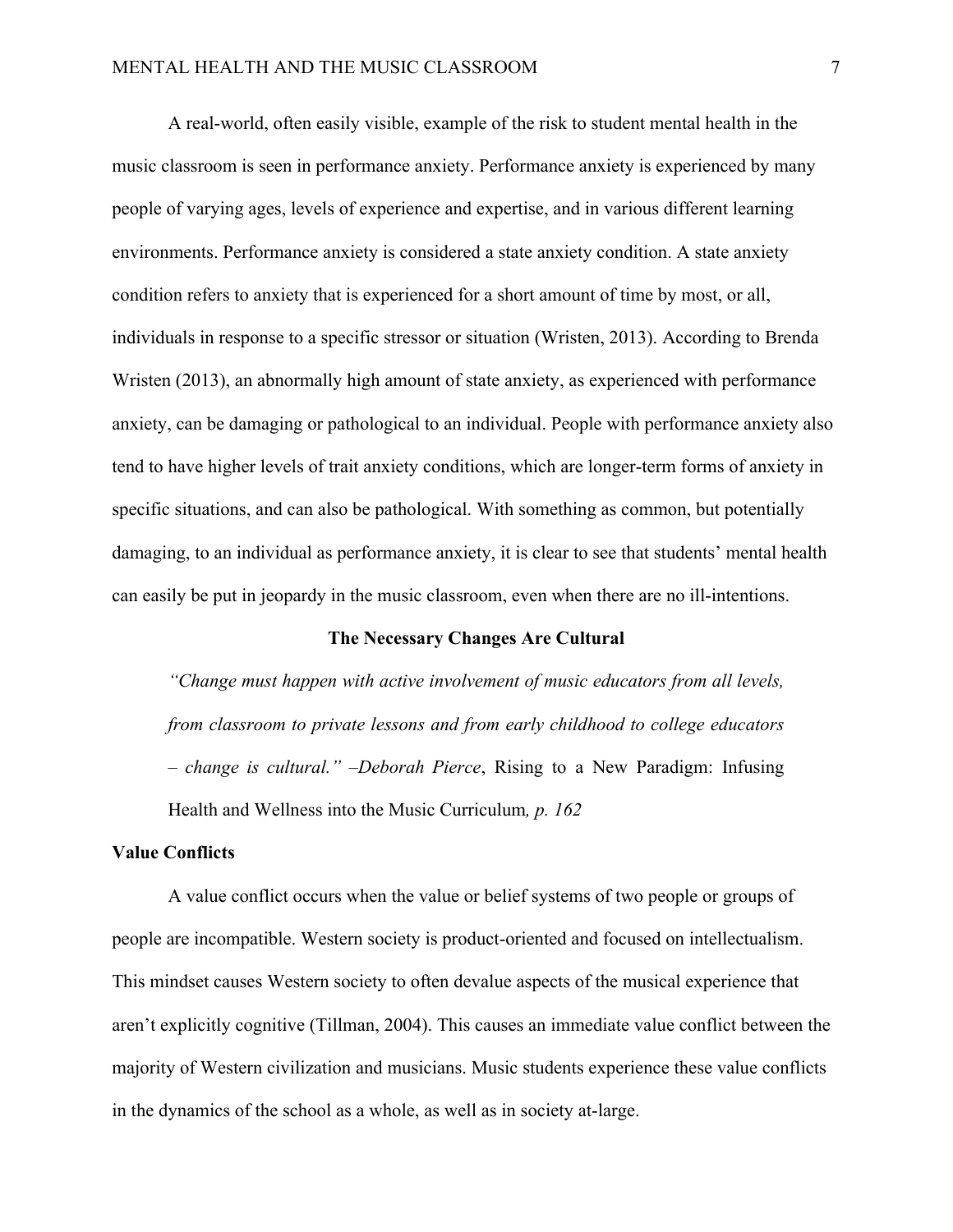Musicians tend to be more oriented toward intuition and feeling, which predisposes them to experiencing stress when living or working in a culture whose beliefs oppose their own values. According to Pierce, natural value conflicts lead to anxiety and poor mental health states.

# **Musician Culture**

There are some characteristics that many musicians share, as well as what could be looked at as a culture within the music community. It is difficult for many musicians to separate their own personal identity from their musical ability. Musicians tend to be more vulnerable to psychological injuries, and musicians often have an internal focus that may keep them from seeking assistance with various physical or psychological problems. The culture of musicians includes a strong "no pain, no gain" mentality in which sacrifice is seen as a prerequisite for success and pain is required for virtuosity (Daykin, 2005). There is also a large "survival of the fittest" culture in which there is a disproportionately large focus on competition and challenge.

#### **Musicians and Perfectionism**

In 1989, Dews & Williams stated that music demands a high level of perfection. In 2010, Hunt & Eisenberg took this a step further and said that perfectionism may play a role in how much stress music students perceive. In 2013, Wristen said that preoccupation with perfection may be mentally disruptive to music students.

#### **What Can Educators Do About It?**

*"The choices and actions of every music educator affect these value systems in their institutions and by extension the profession as a whole."* –*Deborah Pierce*, "*Rising to a New Paradigm: Infusing Health and Wellness into the Music Curriculum," p. 162*

#### **Teacher Preparation Programs**

Teacher preparation programs are in an ideal position to jump-start the changes necessary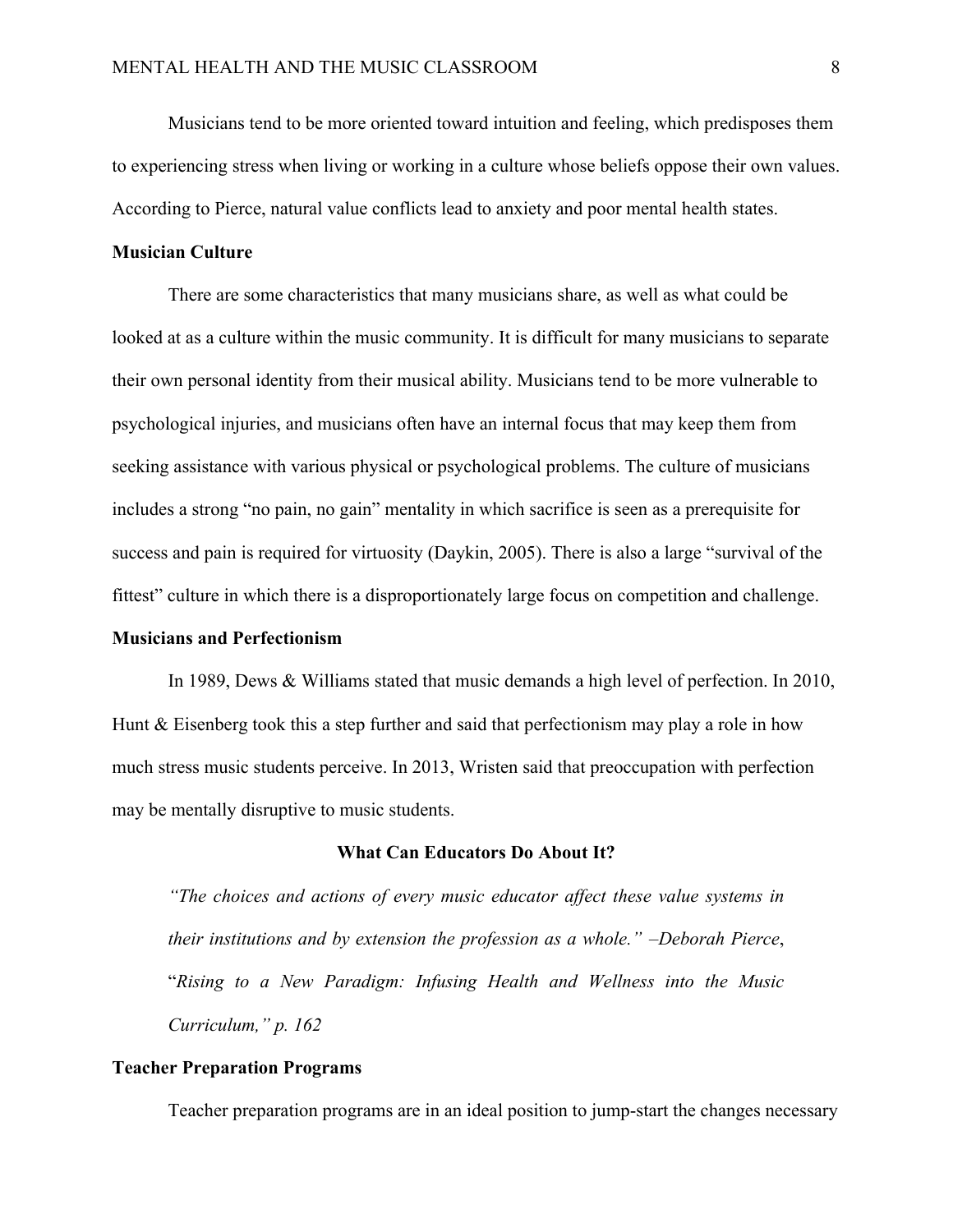in order to make educators aware of and sensitive to students' mental health needs in the classroom. It is not enough for these programs to simply talk about mental health awareness and strategies for a healthy classroom; these programs must offer opportunities within their departments that can serve as models of strategies for their students to implement in their future classrooms.

Many teachers state that they feel undereducated and underprepared to meet the mental health needs of their students (Reinke et al, 2011). Teacher preparation programs are in a position to educate future educators on topics such as mental health in the classroom and prepare future educators for the situations they will almost certainly encounter in the classroom, no matter how seemingly trivial or extreme, so no educator goes into a classroom unprepared to meet their students needs. It is of the utmost importance that teacher preparation programs incorporate mental health awareness into their curriculum, so that future educators are prepared to support students' needs in their classrooms.

### **The Music Classroom**

Good music teaching does not look or feel like what many students might think a typical classroom environment would be like. Because of this, music class can seem disorganized or chaotic, and this can immediately provoke anxious feelings in a student when they walk into a music classroom. Because of this, it is important to have individualized strategies for each student, in the case that they feel anxious or overwhelmed due to the nature of the class.

For example, many music teachers use games to help teach concepts. Bryan S. Price, Jr. (2012) points out that:

Although games may seem a fun activity from the teacher's perspective, many students are afraid of making a mistake and being the center of attention when this occurs. When teaching games and game songs, one can reduce anxiety for many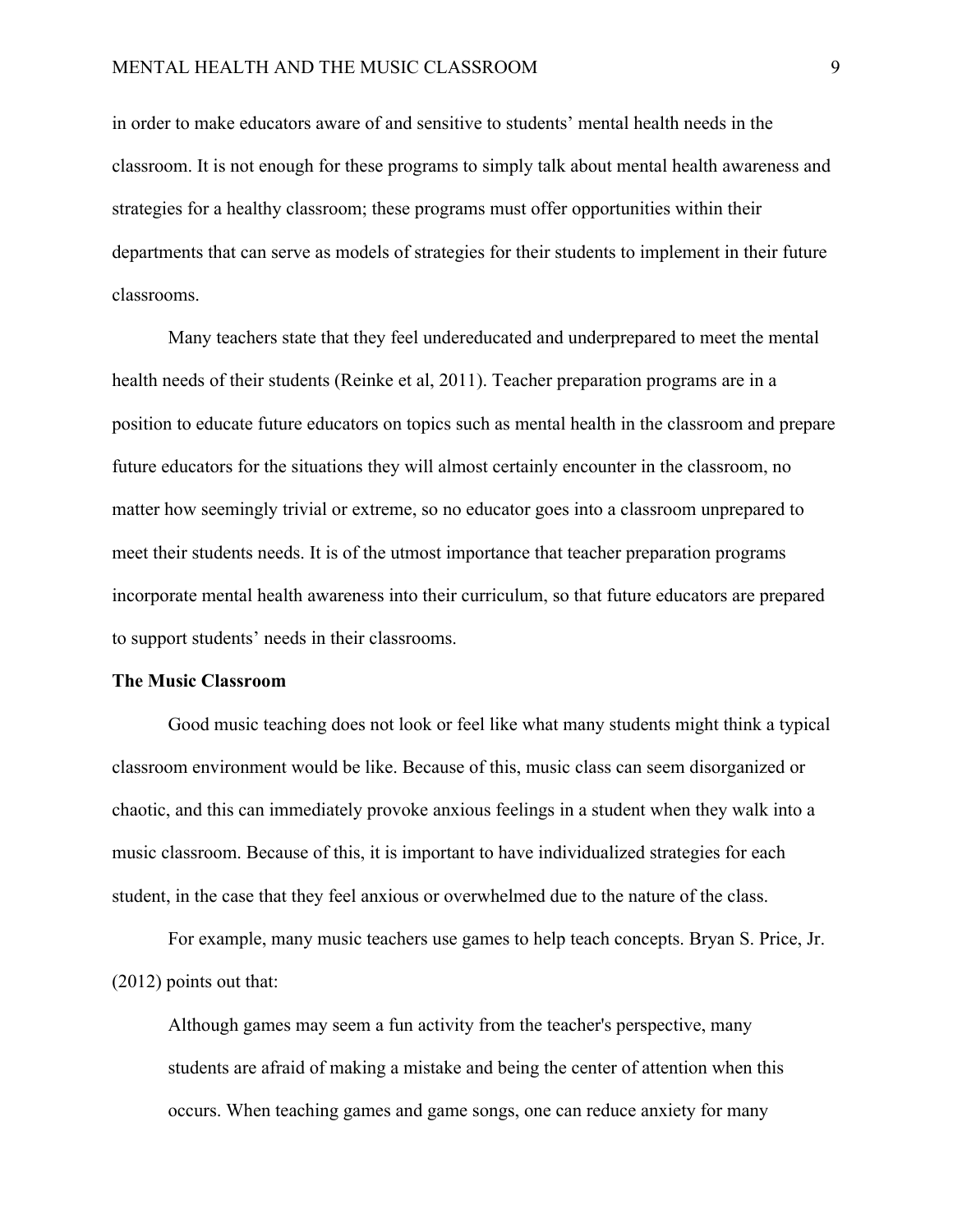students by letting them sit out for a few turns to get a feel for the game (71).

### **Teaching Methods and Approaches**

The teaching methods, curriculum, and teaching approaches chosen must serve in combination to empower the students and meet their individual needs. Product-oriented teaching methods, when used in isolation, are destructive to student empowerment. It is crucial to balance product-oriented teaching with process-oriented teaching, as the two in balance creates an environment conducive to fostering student empowerment.

It is also imperative to teach from a person-centered approach. Each student is unique, coming into the classroom with their own set of tastes, values, life experiences, and knowledge. It is crucial to know each student as an individual, to recognize the ways in which they express themselves, and to cater to their learning style and needs.

Music is emotional and personal, and each student will react differently to the music they encounter in the classroom. Teachers should use trigger warnings if the content of a lesson may be upsetting to students. Teachers should also give students strategies to allow their students to feel safe. For example, a student who may be easily upset by the content of a lesson should be given permission to quietly exit the classroom, if they need to, and to return when they are no longer upset or when they no longer feel unsafe. This privilege can be easily abused, however, and it is important for teachers to hold their students to a high level of responsibility when given this permission.

Teachers also must make careful choices when it comes to curriculum content. The only way to create a healthy, holistic music curriculum is to include all types of music, exploring the full spectrum of its influence, meaning, and components.

# **Discussion**

# **Where Is The Line?**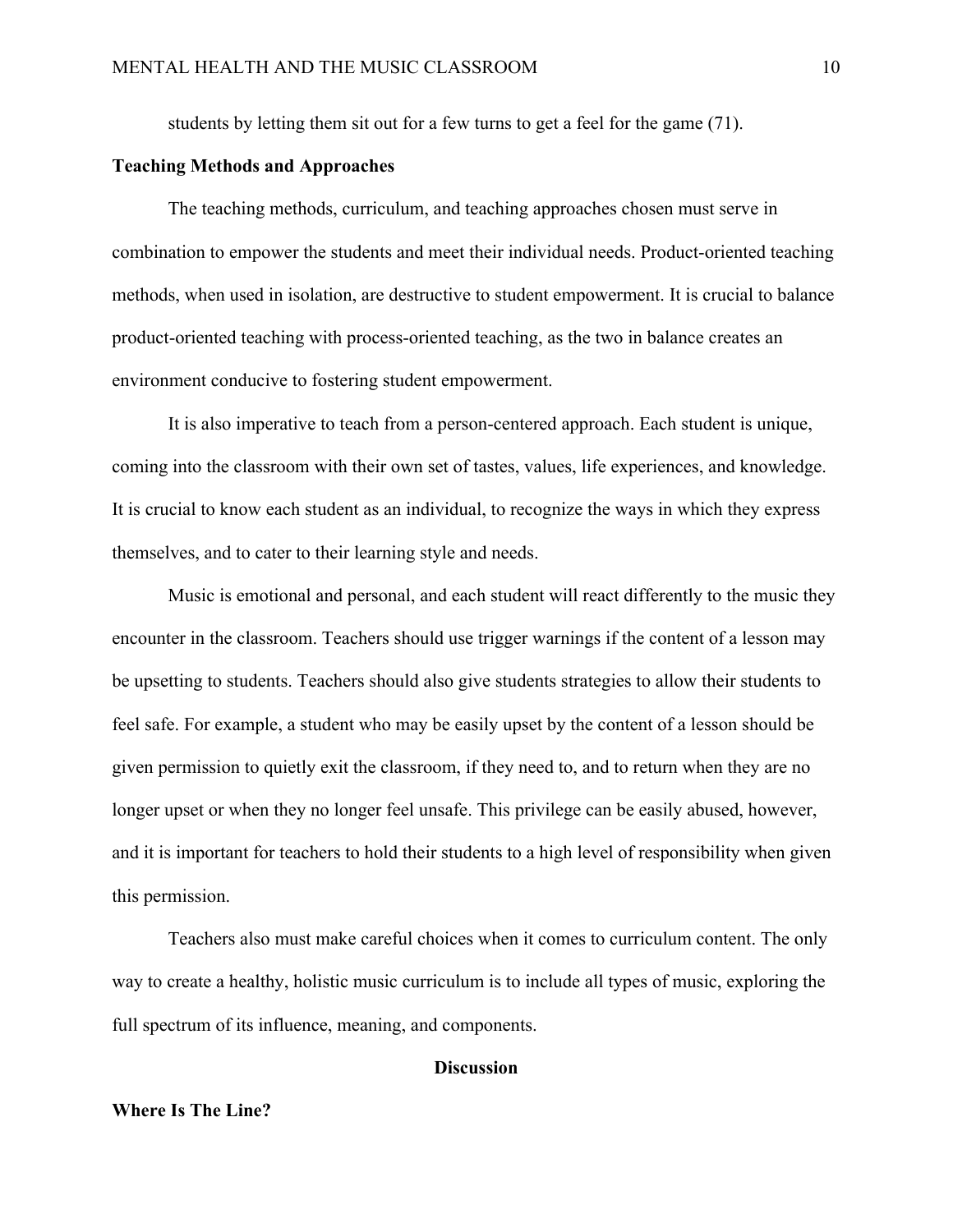Teachers are not responsible for diagnosing students. Teachers should be aware of warning signs for different conditions, as they interact with students frequently. If they see these warning signs, notice a difference in a students' behavior, or witness a student acting out, they should report this information to the school counselor or psychologist. Counselors and psychologists have more training and resources to deal with students who need help.



*Figure 1.* Diagram of a multi-tiered support system program. A MTSS has three tiers of intervention for students.

Many schools are implementing multi-tiered systems of support (MTSS) as an effective way to address students' behavioral, academic, and emotional needs (Sulkowski, Wingfield, Jones, & Coulter, 2011). Multi-tiered systems of support allow for both prevention and intervention efforts to occur in schools

(Moran 2015). Three tiers exist to classify student needs in a MTSS program (*see Figure 1*). The first tier in a MTSS program is the strong, well-taught instruction that every student is entitled to receive. Tier two includes students who receive extra support, but who has acute needs. The third tier is for students who require more intense, one-on-one intervention.

### **Why Music Teachers?**

After parents, teachers are often the most important adults in a student's life. Music teachers have the potential to form stronger bonds with students than many other teachers. This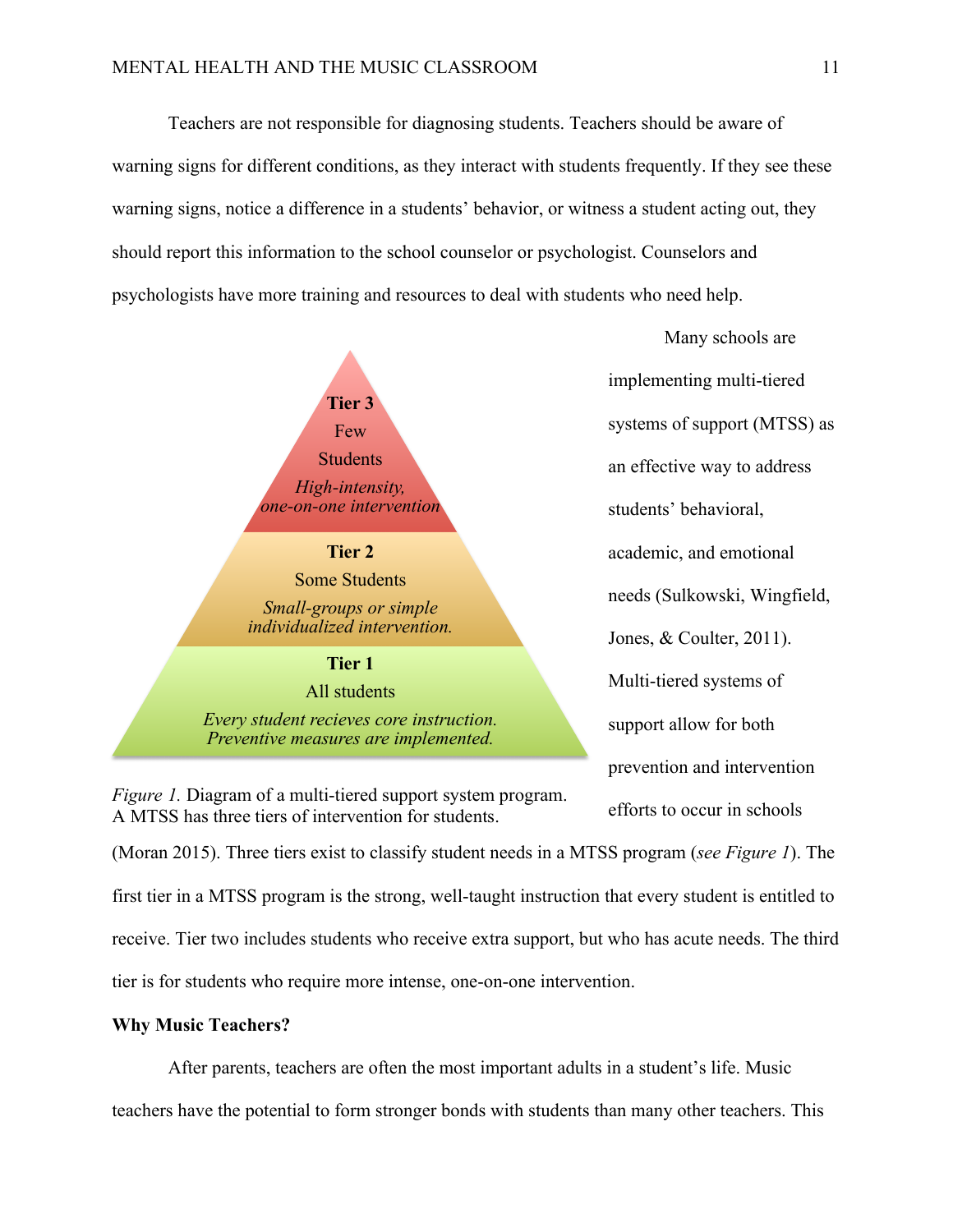is first due in part to the fact that music teachers often see students over the course of multiple years. This involves interaction during the school day as well as outside the school day during extracurricular activities. Music teachers also strive to foster an environment of trust and vulnerability in their classrooms and ensembles, because music is personal. This environment lends itself to students feeling more comfortable to express themselves and form strong bonds with the other students in the class as well as with the teacher.

#### **Why Is This Important?**

Music educators strive to meet higher-level needs according to Maslow's Hierarchy. Maslow's Hierarchy was developed by Abraham Maslow, a humanistic psychologist, who believed that humans strive for upper-level capabilities, such as creativity and self-actualization. Maslow has set up five distinct levels of basic needs: physiological, safety, love and belongingness, esteem, and self-actualization (Simons, Irwin & Drinnien, 1987).



*Figure 2.* Pyramid diagram of Maslow's Hierarchy of Needs. This figure visually demonstrates the five levels of basic needs established by Maslow.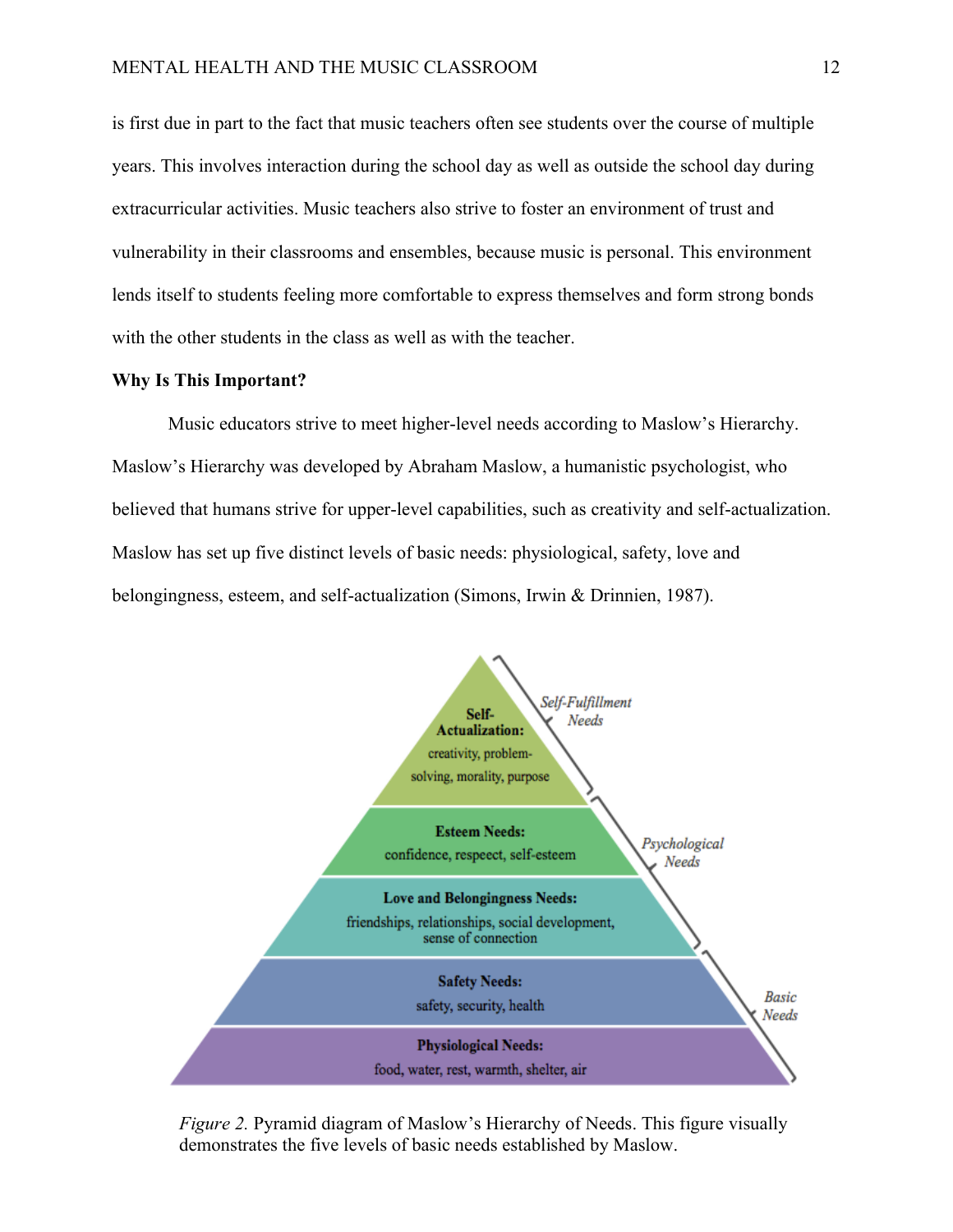Maslow's hierarchic theory of needs is often represented as a pyramid (*see Figure 2*). In the pyramid depiction of the five levels of needs, no tier of needs can be met until the demands of the one below are met. For example, the person does not feel the needs of belongingness and love until the needs of safety are met.

Music educators strive to meet the needs of the upper-three levels, such as creativity, feeling of accomplishment, and achieving one's full potential. Music educators, and all educators, must keep the principles of this hierarchy in mind in their classrooms, for no student will be able to meet those needs unless the lower-level need of safety and security are met. When creating these safe, secure environments in the classroom, which enable higher-level needs to then be met, music educators must be aware of their students' mental health needs.

#### **Conclusion**

*"Music educators have argued that music's benefits extend beyond entertainment, but many of the unhealthy issues that musicians face in their education and work limit how the field can continue to expand and evolve."* – *Deborah Pierce*, "*Rising to a New Paradigm: Infusing Health and Wellness into the Music Curriculum," p. 158*

Music educators believe that the field of music is critical in education. However, a field that does not benefit students' learning cannot be considered a critical field. Therefore, if music education should be deemed a critical field, music educators must cultivate an awareness of mental health that addresses students as individuals and meets their needs. If these student needs are not met, students will not learn and will not grow.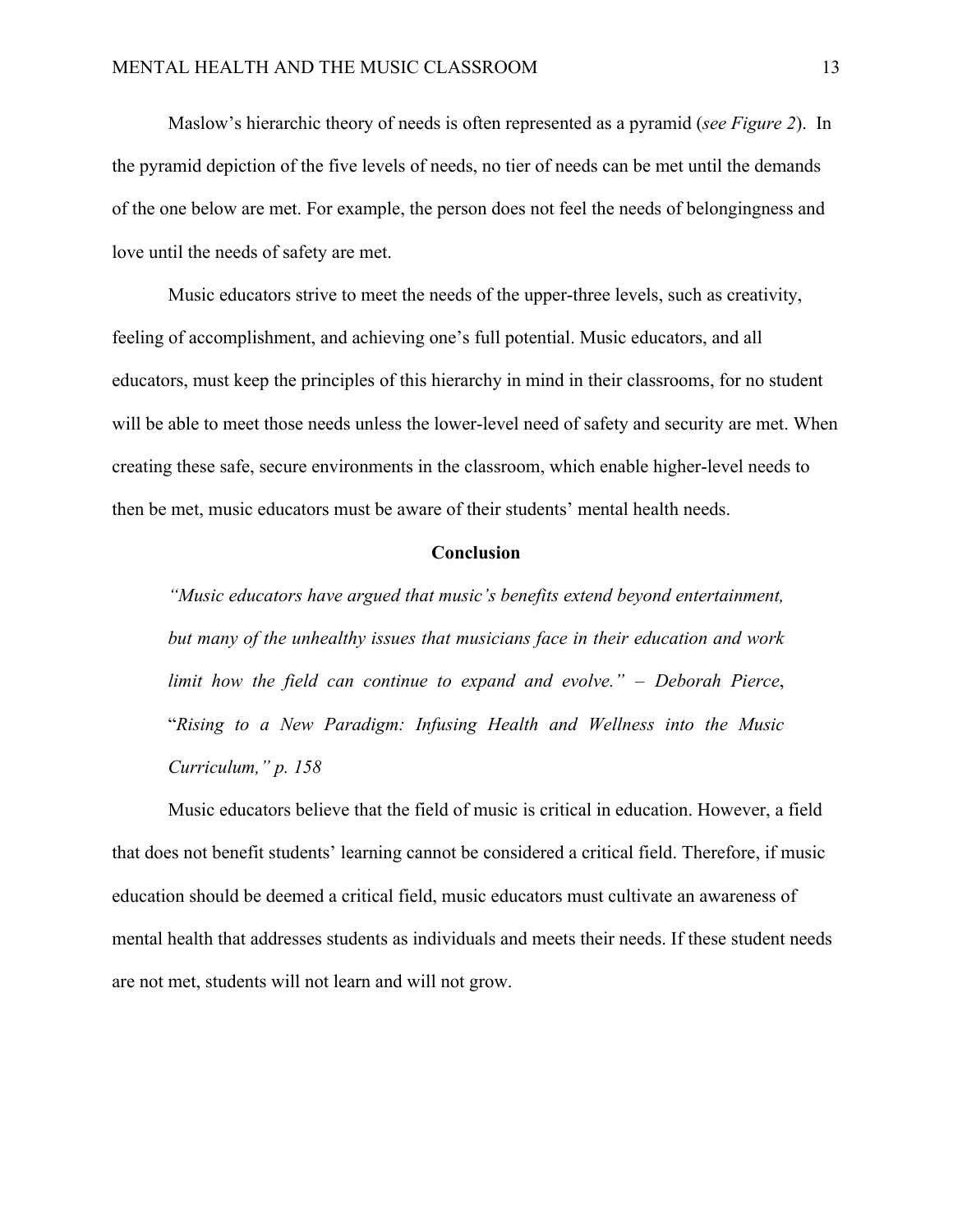#### References

- Cohen, L. J. (2013, September 26). *The drama of the anxious child*. Retrieved from http://ideas.time.com/2013/09/26/the-drama-of-the-anxious-child/
- Daykin, N. (2005). Disruption, dissonance and embodiment: creativity, health and risk in music narratives. *Health: An Interdisciplinary Journal for the Social Study of Health, Illness and Medicine*, 9(1), 67–87. doi:10.1177/1363459305048098
- Dews, C. L. B., & Williams, M. S. (1989). Student musicians' personality styles, stresses, and coping patterns. *Psychology of Music*, 17, 37–47. doi: 10.1177/0305735689171004
- Health in Music Education. (n.d.). Retrieved, from https://nafme.org/about/positionstatements/health-in-music-education-position-statement/health-in-music-education/
- Hunt, J. H., & Eisenberg, D. (2010). Mental health problems and help-seeking behavior among college students. *Journal of Adolescent Health*, 46, 3–10. doi: 10.1016/j.jadohealth. 2009.08.008
- Hyun, J. K., Quinn, B. C., & Madon, T. (2006). Graduate student mental health: Needs assessment and utilization of counseling services. *Journal of College Student Development*, 47, 247–266. doi: 10.1353/csd.2006.0030
- Kemp, A. E. (2004). *The Musical Temperament: Psychology and Personality of Musicians.* Oxford: Oxford University Press.
- Moran, K. (2015). Anxiety in the classroom: Implications for middle school teachers. *Middle School Journal*, 47(1), 27-32. doi: 10.1080/00940771.2016.1059727 43958586
- Pierce, D. (2012). Rising to a New Paradigm: Infusing Health and Wellness into the Music Curriculum. Philosophy of Music Education Review, 20(2), 154. doi:10.2979/ philmusieducrevi.20.2.154